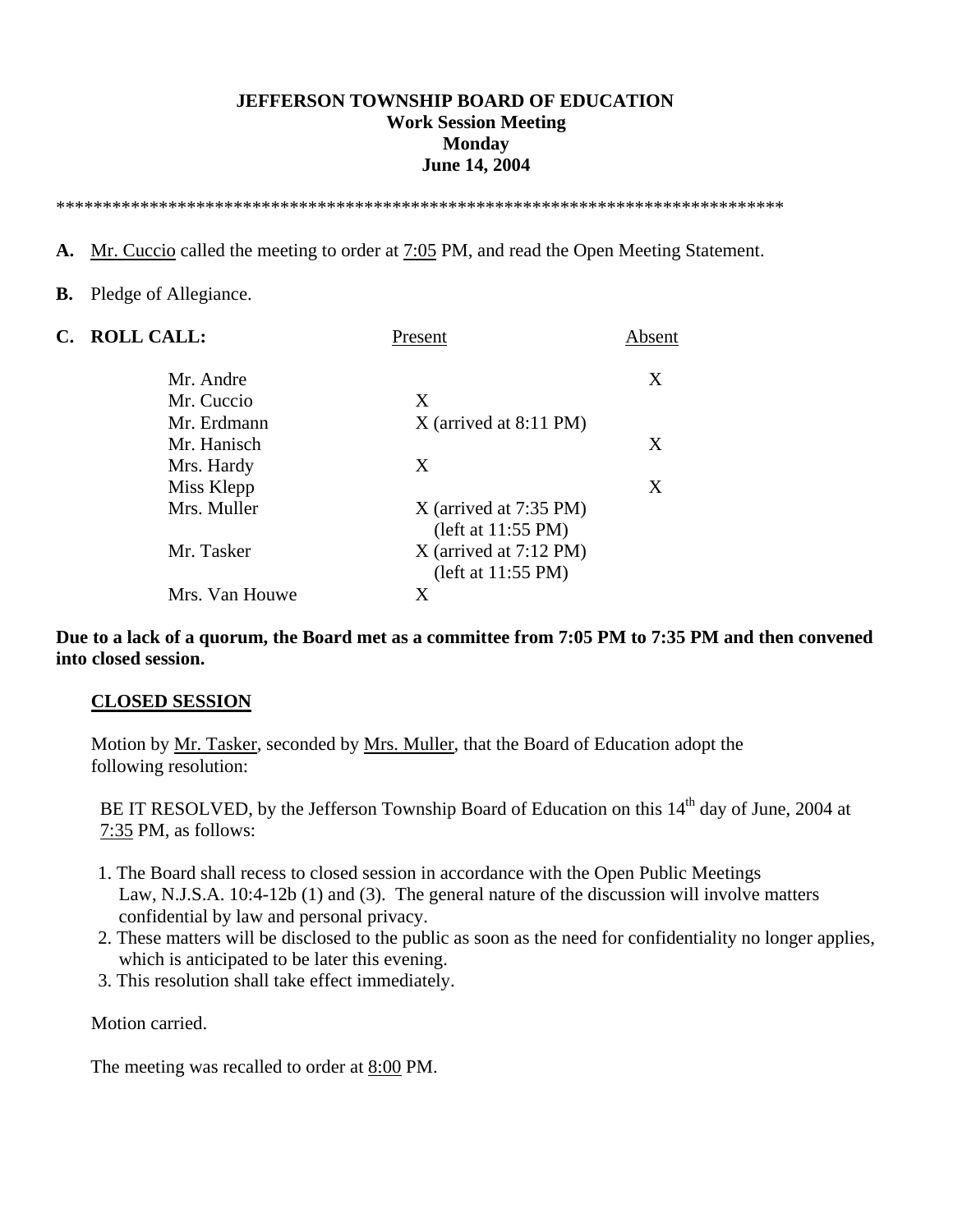## **D. SUPERINTENDENT'S REPORT**

 Dr. Bowen reported the *Good News and Progress in Our Schools*. He stated the high school and middle school graduation exercises were conducted in an excellent and dignified manner.

## **E. PRESENTATIONS**

- Monthly Construction Manager's Report (Presented by Epic Management, Inc.)
- Spring Sports Recognition
- Science League Recognition
- Best Practices Recognition Introduction to Athletic Training Program
- Cozy Lake Easement Request

The meeting recessed at 8:40 PM.

The meeting was recalled to order at 8:50 PM.

- Middle and High School Schedule Restructuring (Presented by Mr. Baggs, Mrs. Kraus and Dr. Thornton)
- **F, G, H, I, J and K**  The Board reviewed the motions slated for a vote on June 21st. No comments and/or questions were raised.

# **L. COMMITTEE REPORTS** – None.

- **M. CORRESPONDENCE** None.
- **N. OLD BUSINESS** None.
- **O. NEW BUSINESS** None.

## **P. COMMENTS FROM THE AUDIENCE**

Comments were made regarding the following:

- MS and HS schedules
- Urged improved communication with public, Board and administration together as a team.

## **Q. BOARD MEMBER COMMENTS**

- Board Members asked questions regarding revised schedules.
- Mrs. Muller acknowledged the retirement of Joe Cleary. He will be missed.